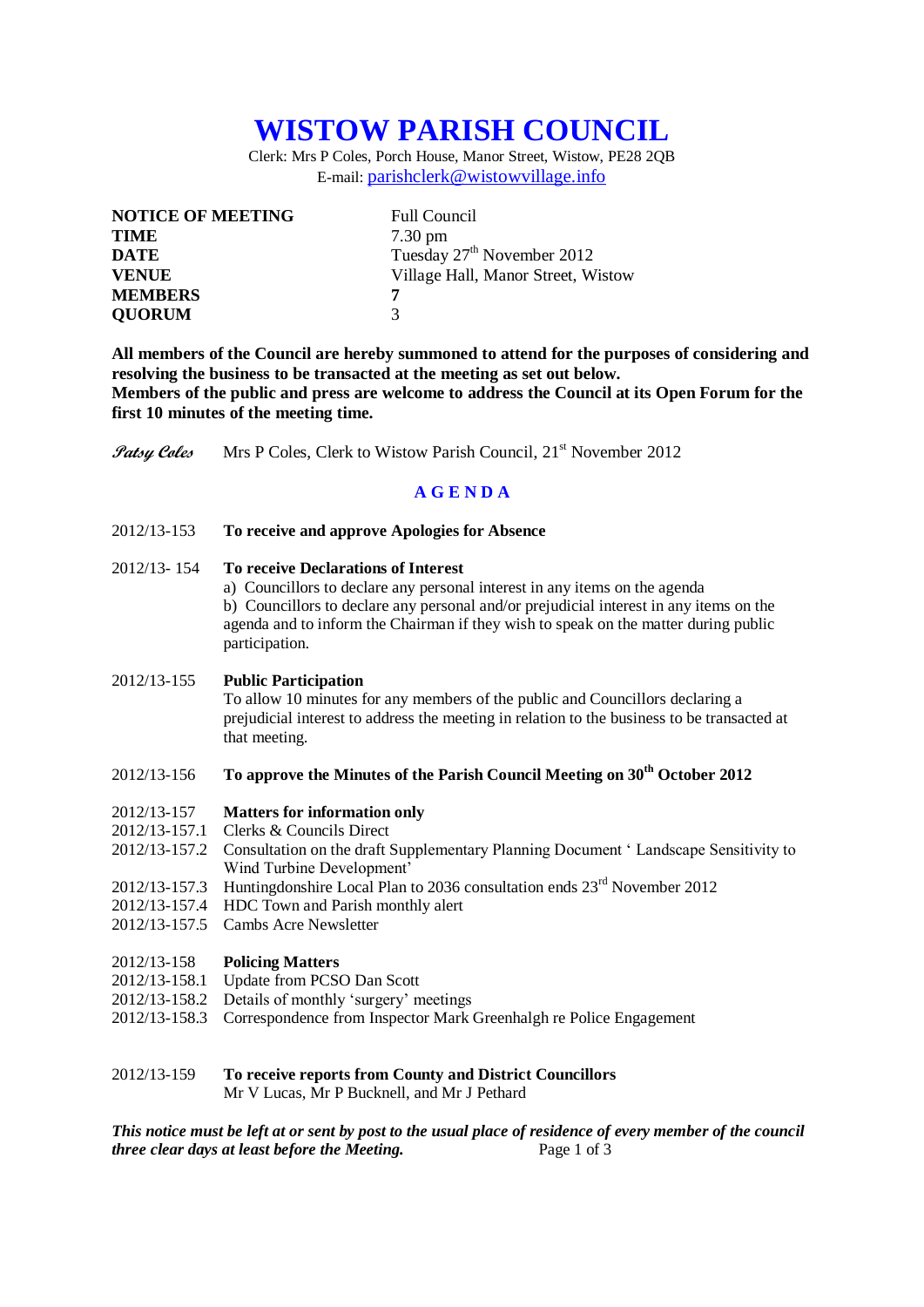Page 2

| 2012/13-160                                                                     | <b>Finance</b><br>a) to approve the Financial Statement including cash flow<br>b) to approve payment of outstanding amounts :<br>Mrs P Coles – November salary (rates as per minute no. 8e<br>of the meeting dated the $15/12/09$ ) now paid quarterly<br>Playground rent<br>Parrot Print, Warbler<br>Fergusons, grass cutting              | £ 210.16,<br>£100.00<br>£ 44.00<br>£1584.00 |
|---------------------------------------------------------------------------------|---------------------------------------------------------------------------------------------------------------------------------------------------------------------------------------------------------------------------------------------------------------------------------------------------------------------------------------------|---------------------------------------------|
| 2012/13-161<br>2012/13-161.1<br>2012/13-161.2<br>2012/13-161.3<br>2012/13-161.4 | Correspondence<br>Street light power, notice that we will receive a bill for £270.59<br>Request from WIB to plant a wooden box container on the green<br>Further correspondence regarding replacing the dead tree in the Church yard<br>Report of sewer backing up in Kingston Way                                                          |                                             |
| 2012/13-162<br>2012/13-162.1<br>2012/13-162.2                                   | To consider any Planning Applications received<br>1201618FUL Demolition of previous single storey extension and rebuilding on same<br>footprint. Replacement of flat roofs with pitched. Treyarnon, Manor Street, Wistow<br>1201646FUL Proposed extension to garage and alternations to form office/granny<br>annexe. 4 Harris Lane, Wistow |                                             |
| 2012/13-163<br>2012/13-163.1                                                    | <b>Highway Warden Scheme/Road and Traffic Issues</b><br>Winter gritting route                                                                                                                                                                                                                                                               |                                             |
| 2012/13-164<br>2012/13-164.1<br>2012/13-164.2<br>2012/13-164.3                  | <b>Update on Playground</b><br>Quote received from Leisure Logs for repair to path<br>Digley Associates have carried out our annual safety inspection and their report is<br>awaited.<br>Trees in playground and safety issues                                                                                                              |                                             |
| 2012/13-165<br>2012/12-165.1                                                    | Precept for 2013/14<br>Discuss and prepare for precept request for 2013/14                                                                                                                                                                                                                                                                  |                                             |
| 2012/13-166<br>2012/13-166.1                                                    | <b>Connecting Cambridgeshire - Broadband update</b><br>Door to door produced 19 further registrations                                                                                                                                                                                                                                       |                                             |
| 2012/13-167<br>2012/13-167.1                                                    | Grass Cutting for 2013 to 2015<br>To discuss quotes and number of cuts to be undertaken                                                                                                                                                                                                                                                     |                                             |
| 2012/13-168                                                                     | <b>Parish Plan Working Parties Feedback and Updates</b><br>a-Litter<br>Mr McInnes<br>b- Countryside<br>Mr Carter<br>Drainage issues on footpath to Broughton<br>Ash dieback disease, possible case reported<br>c- Village Hall<br>Mr MacInness<br>d - Parish Plan Review - Dr Farrar/Mr Bucknell/Ms Robinson/Mr Carter                      |                                             |

*This notice must be left at or sent by post to the usual place of residence of every member of the council three clear days at least before the Meeting.* Page 2 of 3